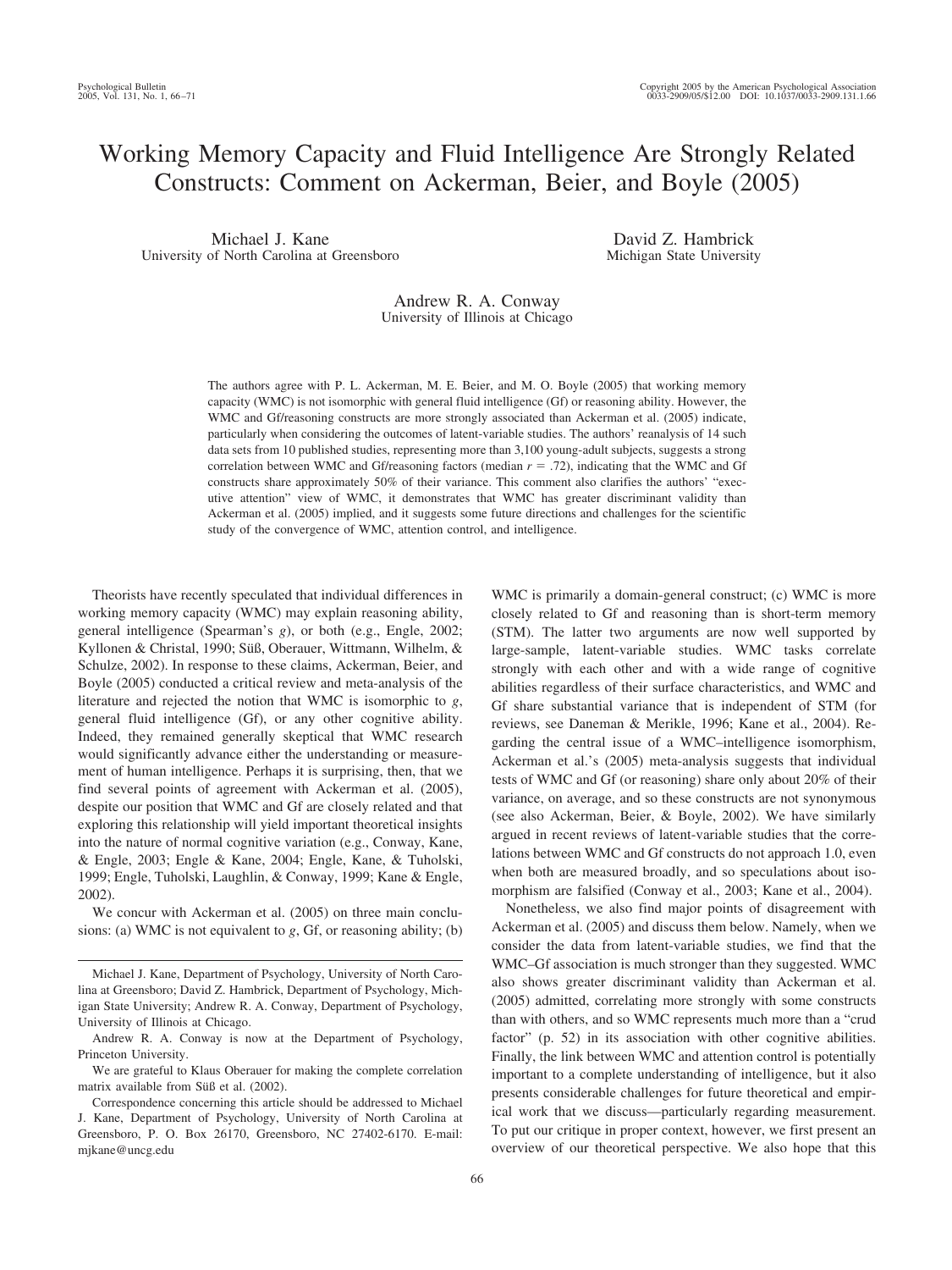review clarifies aspects of our position that seem to have promoted some misunderstanding.

### An Executive Attention View of WMC

Our view of WMC derives from correlational, experimental, and quasi-experimental studies of WMC variation (for more detailed reviews, see Engle & Kane, 2004; Engle, Kane, & Tuholski, 1999). Much of this research is based on "complex span" tasks, such as Daneman and Carpenter's (1980) reading span task, which present short lists of stimuli for immediate recall. In contrast to "simple" STM span tasks, the presentation of the memory items is interpolated with a secondary processing task such as verifying mathematical equations. The most critical findings for our perspective are that individual differences in performance of WMC tasks predict a variety of higher order cognitive abilities, from learning to comprehension to reasoning, even when the WMC and ability tests bear no surface similarity to each other. Moreover, statistical or experimental control of subjects' mnemonic strategies, processing skills, or motivation does not eliminate— or even attenuate—WMC–ability correlations, and so these factors cannot account for the relationship. STM storage and rehearsal factors cannot either. WMC and STM tasks yield correlated but separate factors when factor analyzed, and the WMC factor is more strongly associated with Gf than is STM.

If the storage, rehearsal, processing, and strategic processes tapped by WMC tasks do not drive the correlations with ability, then what does? We have inferred that the residual "secret ingredient" is an attention-control capability that is elicited by WMC tasks to a greater degree than by STM tasks. To wit, WMC tasks require subjects to maintain or recover access to stimulus representations in the face of (a) proactive interference from prior test trials and (b) mandatory shifts of conscious focus away from those memory representations to the secondary processing task. Direct support for our attention hypothesis comes from findings that extreme groups of high and low WMC span scorers differ in the performance of prototypical "attention-control" tasks such as dichotic listening, Stroop, antisaccade, and flanker tasks and that high WMC individuals often can be made to perform like low WMC individuals by dividing their attention. In short, people with lower WMC show poorer control over thought and action than do those with higher WMC by failing more often to prevent or recover from prepotent responses and by showing slower and less flexible allocation of visual attention to objects in space.

These findings lead us to the following view: The WMC construct reflects primarily a domain-general attentional capability to sustain or recover access to (or activation of) representations of task-relevant stimuli, goals, or response productions, and to control the influences of interference and competition on goal-directed thought and behavior. However, one must be mindful that WMC tasks are complex and multiply determined. They measure some attention-control capabilities and other capabilities as well (e.g., storage, processing skill, mnemonic strategies). Moreover, although WMC tasks are more influenced by attention-control processes than by storage and rehearsal, whereas the reverse seems true for STM tasks, both WMC and STM tasks tap executive and storage processes to some degree. Finally, the WMC construct and WMC tasks do not account for, or perfectly measure, the full extent of possible attention and executive capabilities and processes. That is, WMC does not fully explain all manner of attentional or executive variance. Indeed, our labs have discovered several "attentional" domains that are unrelated to WMC variation (Kane, Poole, Tuholski, & Engle, 2003). So, when we argue that WMC is tied to attention control, we mean that WMC's domaingeneral predictive power reflects primarily, but not uniquely, variance attributable to attention-control capabilities. Most of the variance that WMC shares with the common abilities underlying complex cognition, such as reasoning, reflects domain-general attentional processes of maintenance and control.

#### The Strength of the WMC–Gf Correlation

Despite Ackerman et al.'s (2005) suggestion of a "jingle fallacy" (p. 51), researchers have not considered WMC a candidate mechanism of general intellectual ability simply because our theories use language similar to Spearman's (1927). Rather, pursuit of a WMC–Gf association led from the facts that nomothetic models of cognition accord working memory a central role (e.g., Anderson, 1993; Meyer & Kieras, 1999) and that WMC variation predicts cognitive abilities very broadly. As well, computational models suggest that *g* is more easily implemented at the domain-free, stable, architectural level of a system rather than at the domainspecific, malleable levels (Ohlsson, 1998), and neuroscience data suggest that common prefrontal cortex circuitry is involved in working memory, attention control, and novel reasoning (Duncan, 1995; Kane & Engle, 2002). WMC and control processes are therefore natural candidates for those underlying general intellectual abilities.

Although WMC is not equivalent to Gf or reasoning ability, we believe that the association between WMC and these constructs is stronger than Ackerman et al. (2005) suggested. Our argument hinges on whether one should draw inferences about hypothetical constructs from individual tasks or, instead, from latent variables derived from multiple tasks. We think it is unwise to base arguments about the association between underlying constructs on modest correlations between tasks. Two tasks that reflect, in part, highly related constructs might nonetheless correlate weakly because of other sources of variability (i.e., measurement error). In contrast to Ackerman et al. (2005), then, we place more stock in findings from latent-variable studies, which eliminate the measurement error that confounds interpretation of individual tasks and their correlations.<sup>1</sup> Latent-variable procedures, such as confirmatory factor analysis, statistically isolate the shared variance among tasks that are thought to reflect a hypothetical construct, such as WMC or Gf. In doing so, they eliminate error variance that is unique to any one test and yield a purer measure of the construct. For example, a Gf latent variable based on syllogistic and analogical reasoning tests is free of deduction- and induction-specific ability; a WMC latent variable based on tests for words and for arrows is free of content-specific storage. As Ackerman et al. (2005) argued with respect to *g*, construct measurement based on multiple, varied tests is always more valid and reliable than that based on any individual, multidetermined test, regardless of the construct in question—including WMC.

<sup>1</sup> Ackerman et al. (2005) did point out that latent-variable analyses of meta-analytic data, which are what they had to work with, are potentially problematic and should be interpreted with caution.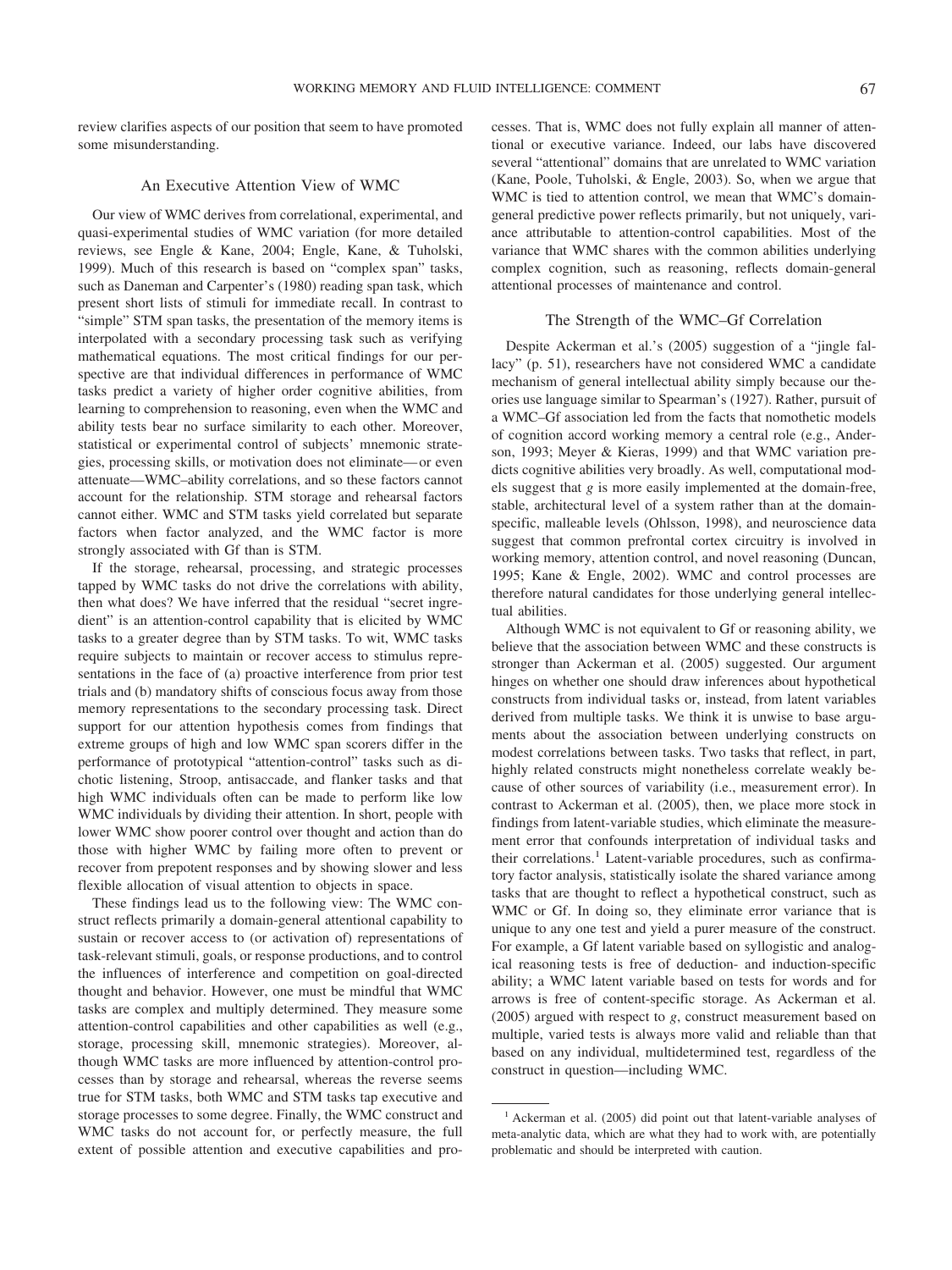In Ackerman et al.'s (2005) analyses, individual WMC and Gf/reasoning tests correlated around .45, indicating 20% shared variance (see their Table 1, "Average WM" row).<sup>2</sup> In contrast, latent-variable studies of young adults, using confirmatory factor analysis or structural equation modeling, generally produce path estimates of .60 –.80 between WMC and Gf, indicating approximately 35%– 65% shared variance (Ackerman et al., 2002; Colom, Rebollo, Palacios, Juan-Espinosa, & Kyllonen, 2004; Conway, Cowan, Bunting, Therriault, & Minkoff, 2002; Engle, Tuholski, et al., 1999; Hambrick, 2003; Kane et al., 2004; Kyllonen & Christal, 1990; Mackintosh & Bennett, 2003; Miyake, Friedman, Rettinger, Shah, & Hegarty, 2001; Süß et al., 2002). Interpreting the WMC–Gf associations across these studies is difficult, however, because the models were structured differently from each other and many included additional constructs in their models (e.g., knowledge, speed, STM) that could affect the WMC–Gf path estimates.

We therefore reanalyzed the data from published latent-variable studies that tested at least 100 healthy young adults on multiple measures of both WMC and Gf and that reported enough information for us to conduct our own confirmatory factor analyses on the data (i.e., they reported standard deviations for each measure along with all the relevant pairwise correlations, which allowed us to recover the covariance matrices to be used as input for the analyses). For each data set, we specified two separate factors (using maximum likelihood estimation) from the WMC and Gf tests and allowed them to correlate. Table 1 lists the tasks we factor analyzed from each study. We included all the immediate-memory tasks labeled *working memory* tasks by the original authors and all the novel reasoning tasks originally labeled as *Gf* or *reasoning* tasks (i.e., we dropped tasks that reflected primarily STM or crystallized abilities). Table 1 also presents the WMC–Gf correlations, which ranged from .41 to 1.00 with a median value of .72. These correlations, representing 3,168 subjects from 14 different samples, suggest that WMC and Gf/reasoning constructs share approximately half of their variance. Moreover, this estimate is conservative because many of these studies tested undergraduates, who likely represented restricted ranges of both WMC and Gf. In addition, some studies administered WMC and Gf tasks in different sessions, and so the extent to which WMC and Gf fluctuate over days also attenuated the correlation. Finally, many of the studies sampled WMC and Gf tasks with very different bandwidths, using limited types of WMC tasks but a broad variety of Gf tasks, or vice versa. As Ackerman et al. (2005) noted, bandwidth asymmetry attenuates correlations between factors (see also Süß et al., 2002). But even without considering any such attenuation, it is clear that our estimate of 50% shared variance between WMC and Gf is considerably greater than the 20% estimate provided by Ackerman et al. (2005).

## Discriminant Validity and the "Crud Factor" Criticism

Psychologists often validate their hypothetical constructs through a process of triangulation (e.g., Campbell & Fiske, 1959). For example, if putative tests of Construct A correlate more strongly with each other than with tests of Construct B, then Construct A is said to exhibit discriminant validity. Ackerman et al. (2005) argued that WMC measures "do not show substantial discriminant validity—meaning that they correlate significantly and substantially with many different abilities, rather than with one or two key abilities" (p. 52). We agree that WMC measures correlate positively with many cognitive variables, but we also emphasize that discriminant validity is a complex issue with respect to Gf because its marker tests must, by definition, correlate broadly with many other abilities. If a construct, such as Gf or WMC, is truly pervasive in complex cognition, then it simply cannot correlate with only "one or two key abilities." Instead, discriminant validity will be indicated if tests of the ostensibly pervasive construct correlate more strongly with some constructs than with others.

This is precisely the pattern that WMC shows. With respect to narrowly defined tasks, we find WMC variation to be unrelated to (a) delayed memory for supraspan lists in the absence of interference (Conway & Engle, 1994; Kane & Engle, 2000), (b) stimulusdriven visual orienting (Kane, Bleckley, Conway, & Engle, 2001), (c) identification of masked letters via a novel response mapping (Kane et al., 2001), (d) subitizing one to three visual items (Tuholski, Engle, & Baylis, 2001), and (e) some varieties of task-set switching and inefficient visual search (Kane et al.,  $2003$ ).<sup>3</sup> In contrast, as we noted above, WMC does correlate with attention and memory tasks provoking substantial interference and conflict, and so WMC is important to only some basic cognitive capacities. With respect to more broadly defined abilities, Ackerman et al.'s (2005) meta-analysis shows that WMC correlates considerably more strongly with nonverbal reasoning and ECTs than with

<sup>2</sup> Note that, by way of contrast, the meta-analytic correlations between individual STM and Gf/reasoning tasks averaged .30, indicating only 9% shared variance. This low estimate is consistent with findings from latentvariable studies (e.g., Conway et al., 2002; Engle, Tuholski, et al., 1999). However, Ackerman et al.'s (2005) confirmatory factor analyses, depicted in their Figures 2 and 4, seem to provide an exception to this trend: Their model for WMC and ability factors yielded a .50 working memory–*g* correlation, and a parallel model for STM yielded a .49 STM–*g* correlation. The apparent similarity is misleading, however, because the *g* factors were defined very differently between the two models. In particular, the *g* factor in the WMC analysis (Figure 2) was based primarily on Gf/reasoning indicators, whereas the *g* factor in the STM analysis (Figure 4) was based equally on Gf/reasoning and knowledge-crystallized ability indicators (note also the different *g* loadings for the Reasoning factor between the hierarchical models for the WMC and STM data sets, depicted in their Figures 1 and 3, respectively). Thus, the strong association here between STM and *g* is not particularly surprising because STM factors often have been observed to correlate with crystallized ability even after controlling for WMC (e.g., Engle, Tuholski, et al., 1999). Furthermore, WMC and *g* demonstrate a stronger relation in the hierarchical factor model depicted in their Figure 1 (where WMC has a *g* factor loading of .89) than STM and *g* do in the hierarchical model depicted in their Figure 3 (where STM has a *g* factor loading of .51). The Ackerman et al. (2005) findings therefore do not compromise the general view that WMC is more strongly associated with Gf than is STM.

<sup>&</sup>lt;sup>3</sup> Many of these tasks represent those that Ackerman et al. (2005) would classify as "elementary cognitive tasks" (ECTs), thus complicating any interpretation of the WMC–ECT relationship. We suggest that analyses of ECTs' attention demands will be critical to understanding their correlations (see Conway, Kane, & Engle, 1999; but see Ackerman et al., 2002). We also note that three of the nine tasks classified by Ackerman et al. (2005) as ECTs were titled "reasoning" tasks by the original authors, and so they may have had reasonably high Gf loadings. This could explain, in part, their strong association with WMC.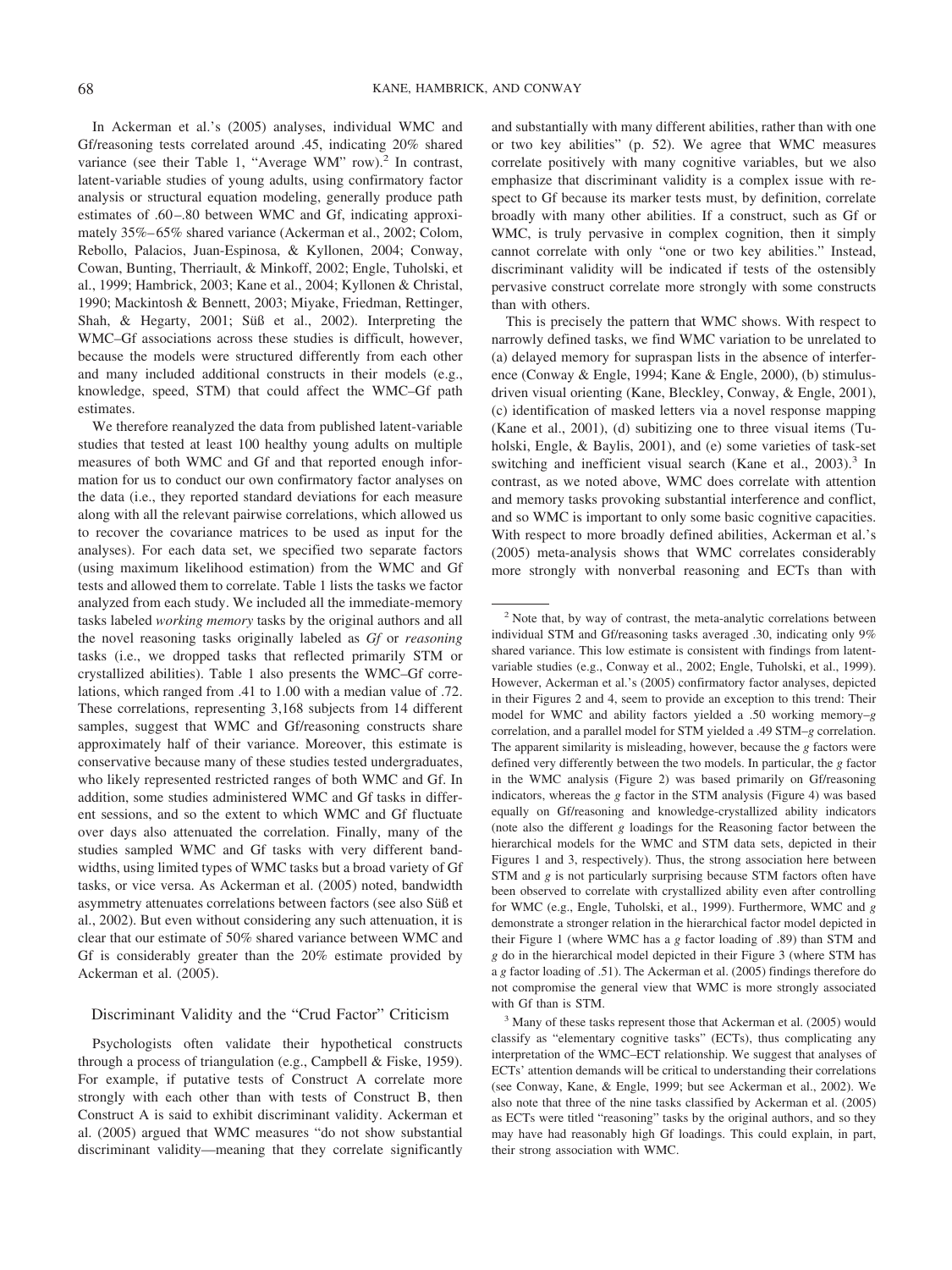Table 1

| Study                                       | WMC tasks                                                                                                                                                                                                                                         | Gf/reasoning tasks                                                                                                                                                                                                            | $r(95\% \text{ CI})$ |
|---------------------------------------------|---------------------------------------------------------------------------------------------------------------------------------------------------------------------------------------------------------------------------------------------------|-------------------------------------------------------------------------------------------------------------------------------------------------------------------------------------------------------------------------------|----------------------|
| Kyllonen & Christal (1990)                  |                                                                                                                                                                                                                                                   |                                                                                                                                                                                                                               |                      |
| Study 2: $n = 399$                          | ABC numerical assignment, mental<br>arithmetic, alphabet recoding                                                                                                                                                                                 | Arithmetic reasoning, AB grammatical reasoning,<br>verbal analogies, arrow grammatical reasoning,<br>number sets                                                                                                              | .91 (.89, .93)       |
| Study 3: $n = 392$                          | Alphabet recoding, ABC21                                                                                                                                                                                                                          | Arithmetic reasoning, AB grammatical reasoning,<br>ABCD arrow, diagramming relations,<br>following instructions, letter sets, necessary<br>arithmetic operations, nonsense syllogisms                                         | .79(0.75, 0.82)      |
| Study 4: $n = 562$                          | Alphabet recoding, mental math                                                                                                                                                                                                                    | Arithmetic reasoning, verbal analogies, number<br>sets, 123 symbol reduction, three term series,<br>calendar test                                                                                                             | $.83$ $(.80, .85)$   |
| Engle, Tuholski, et al. (1999; N<br>$= 133$ | Operation span, reading span,<br>counting span, ABCD, keeping<br>track, secondary memory/<br>immediate free recall                                                                                                                                | Raven, Cattell culture fair                                                                                                                                                                                                   | $.60$ $(.48, .70)$   |
| Miyake et al. $(2001; N = 167)$             | Letter rotation, dot matrix                                                                                                                                                                                                                       | Tower of Hanoi, random generation, paper<br>folding, space relations, cards, flags                                                                                                                                            | $.64$ $(.54, .72)$   |
| Ackerman et al. (2002; $N =$<br>135)        | ABCD order, alpha span, backward<br>digit span, computation span,<br>figural-spatial span, spatial span,<br>word-sentence span                                                                                                                    | Ravens, number series, problem solving,<br>necessary facts, paper folding, spatial analogy,<br>cube comparison                                                                                                                | $.66$ $(.55, .75)$   |
| Conway et al. $(2002; N = 120)$             | Operation span, reading span,<br>counting span                                                                                                                                                                                                    | Raven, Cattell culture fair                                                                                                                                                                                                   | .54(.40, .66)        |
| Süß et al. (2002; $N = 121^{\circ}$ )       | Reading span, computation span,<br>alpha span, backward digit span,<br>math span, verbal span, spatial<br>working memory, spatial short-<br>term memory, updating<br>numerical, updating spatial,<br>spatial coordination, verbal<br>coordination | Number sequences, letter sequences,<br>computational reasoning, verbal analogies,<br>fact/opinion, senseless inferences, syllogisms,<br>figural analogies, Charkow, Bongard, figure<br>assembly, surface development          | .86(.81, .90)        |
| Hambrick (2003; $N = 171$ )                 | Computation span, reading span                                                                                                                                                                                                                    | Raven, Cattell culture fair, abstraction, letter sets                                                                                                                                                                         | .71(0.63,0.78)       |
| Mackintosh & Bennett (2003;<br>$N = 138^b$  | Mental counters, reading span,<br>spatial span                                                                                                                                                                                                    | Raven, mental rotations                                                                                                                                                                                                       | 1.00                 |
| Colom et al. (2004)                         |                                                                                                                                                                                                                                                   |                                                                                                                                                                                                                               |                      |
| Study 1: $n = 198$                          | Mental counters, sentence<br>verification, line formation                                                                                                                                                                                         | Raven, surface development                                                                                                                                                                                                    | .86(.82, .89)        |
| Study 2: $n = 203$                          | Mental counters, sentence<br>verification, line formation                                                                                                                                                                                         | Surface development, cards, figure classification                                                                                                                                                                             | $.73$ $(.66, .79)$   |
| Study 3: $n = 193$                          | Mental counters, sentence<br>verification, line formation                                                                                                                                                                                         | Surface development, cards, figure classification                                                                                                                                                                             | $.41$ $(.29, .52)$   |
| Kane et al. $(2004; N = 236)$               | Operation span, reading span,<br>counting span, rotation span,<br>symmetry span, navigation span                                                                                                                                                  | Raven, WASI matrix, BETA III matrix, reading<br>comprehension, verbal analogies, inferences,<br>nonsense syllogisms, remote associates, paper<br>folding, surface development, form board,<br>space relations, rotated blocks | .67(.59,.73)         |

*Correlations Between WMC and Gf/Reasoning Factors Derived From Confirmatory Factor Analyses of Data From Latent-Variable Studies With Young Adults*

*Note.* WMC = working memory capacity; Gf = general fluid intelligence; 95% CI = the 95% confidence interval around the correlations; WASI = Wechsler Abbreviated Scale of Intelligence.

<sup>a</sup> *N* with the complete data set available (personal communication, K. Oberauer, July 7, 2004). <sup>b</sup> *N* for each pairwise correlation ranged from 117 to 127.

perceptual speed or knowledge. Similarly, Süß et al. (2002) found that WMC correlated more strongly with reasoning than with creativity, speed, or even memory factors. It appears to us that Ackerman et al. (2005) contradicted themselves, for in arguing elsewhere in their article that WMC and reasoning are not isomorphic, they relied on Kyllonen and Christal's (1990) finding that WMC correlated more strongly with speed than did reasoning whereas reasoning correlated more strongly with knowledge than did WMC. We suggest that if this is the case, then WMC demonstrates discriminant validity. WMC is not uniformly promiscuous in its associations with other constructs. Coupled with the fact that WMC and Gf–reasoning constructs share about half of their variance, WMC represents much more than a crud factor in the study of cognitive ability.

## WMC, Gf, and Attention Control

Our argument so far is that WMC represents a distinct cognitive-ability construct that is strongly related to Gf and novel reasoning. In addition, we believe that executive attention pro-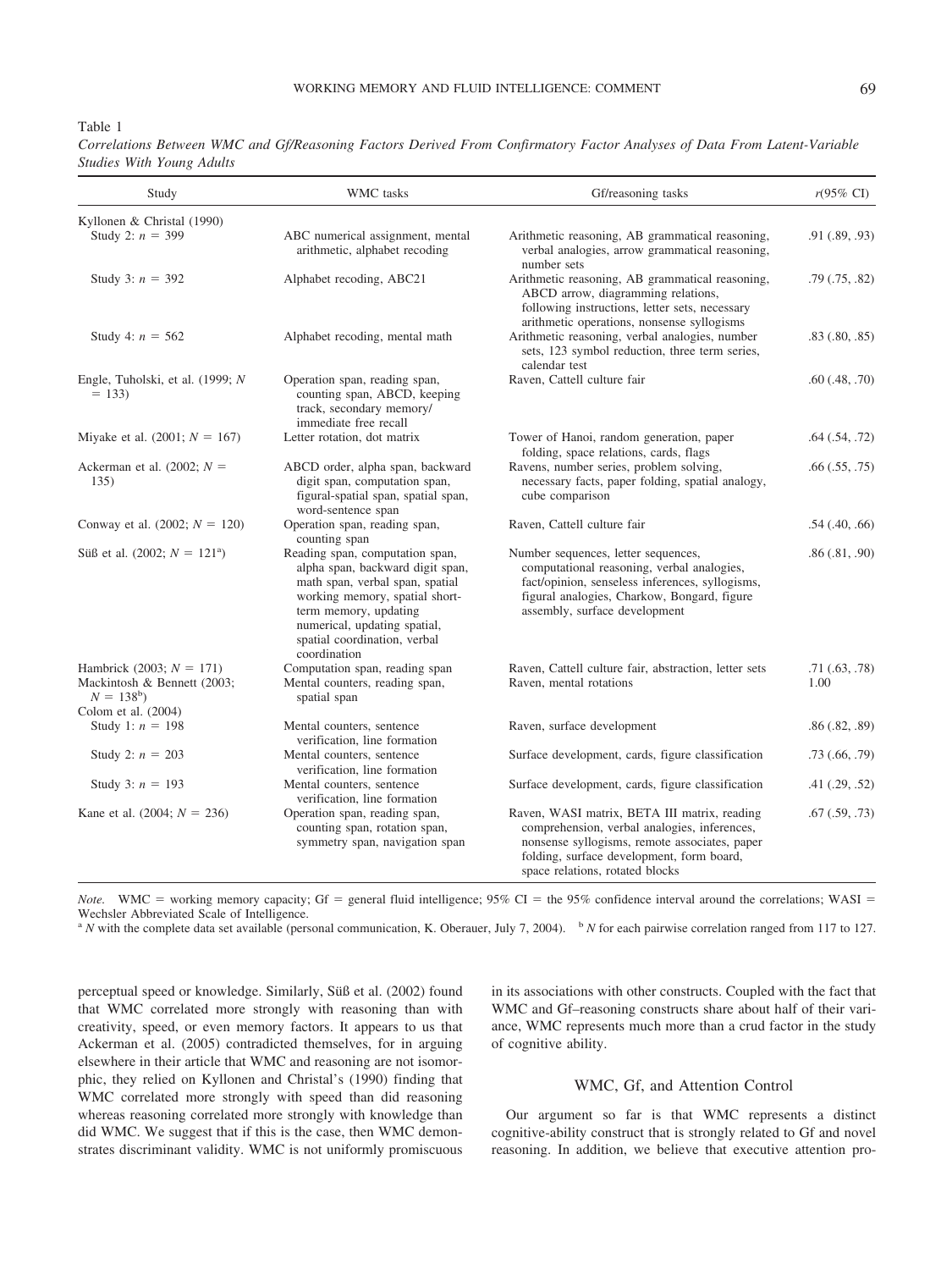cesses mediate this strong WMC–Gf association. This does not mean that attention control completely explains Gf but only that it is largely responsible for the shared variance between WMC and Gf. In making this argument, however, we realize that our evidence is provisional, and we appreciate Ackerman et al. (2005) pointing out some of its limitations. Our work has demonstrated significant performance differences between high and low WMC individuals across a number of different "simple" attention tasks, but these extreme-groups designs cannot quantify the strength of the WMC–attention association, nor can they determine whether WMC-related attention differences correspond to WMC-related Gf differences. We therefore may be making much theoretical hay out of a relatively modest correlation that is independent of the WMC–Gf association. What the field needs now, then, is a latentvariable approach to the problem, in which many subjects complete many marker tests of WMC, Gf, and attention control. These studies should report the magnitude of the WMC–attention correlation and examine whether the shared variance between WMC and attention accounts for substantial Gf variance (and more Gf variance than is accounted for by residual variance from WMC or attention constructs).

Our attentional view has empirical support, but it also poses a significant challenge that was familiar to Spearman (1937, see especially p. 133), who argued that *attention* could be as vague a construct as *intelligence*. If the examination of a WMC–ability link is to move beyond a simplistic consideration of tasks (such as WMC span vs. STM span) and toward a deeper understanding of underlying constructs, then the attentional/executive contributions to WMC and Gf must be specified. Quasi-experimental tests for WMC-related differences in attention tasks are a good place to begin narrowing the field. An additional tack is to consider the attentional demands of WMC and Gf tasks themselves. For example, Unsworth and Engle (2004) argued that (a) WMC span tasks require attention control because the processing component displaces the memory items from attentional focus, which then must be retrieved from secondary memory in the face of proactive interference (see also Miyake, Friedman, & Saito, 2003); (b) if the focus of attention is limited to  $4 \pm 1$  items (Cowan, 2001), then STM span tasks presenting lists of 4 or more items also require some secondary-memory retrieval and its attendant control processes. In support of these arguments, Unsworth and Engle factor analyzed two verbal WMC tasks (with list lengths 2–5) and two STM span tasks (with list lengths 2–7), which yielded three factors: STM lengths 2–4, STM lengths 4–7, and WMC lengths 2–5. The latter two factors correlated .67 (vs. .39 between WMC and STM 2–4), suggesting that WMC span and long STM lists measured a similar construct. Moreover, recall on WMC list lengths 2, 3, 4, and 5 all correlated equivalently with Gf, but only performance on the long STM lists correlated with Gf as strongly. Finally, the variance shared by WMC span and long STM lists accounted for 18% of the variance in Gf, and each accounted for only 5% unique variance. These findings reinforce the point that immediate memory tasks cannot be dichotomized as reflecting either STM or WMC; all these tasks rely on storage and attentional processes. The challenge is in assessing their respective contributions.

A related challenge to investigating the WMC–Gf association is constructing reliable WMC tasks that maximize executiveattention demands. We think that the tasks should require maintaining rapid access to information that is at least momentarily outside the limited, conscious focus of attention. (This would also seem relevant to successful reasoning.) Dual-task procedures provide one such methodology— but not the only one. Ackerman et al. (2005) claimed that "nearly all" WMC tasks are dual tasks and complained that "far too little information is available that provides an account of how overall performance should be assessed" (p. 50). We disagree on both counts. First, many WMC tasks included in their meta-analysis are not dual tasks (e.g., Kyllonen & Christal, 1990; Süß et al., 2002), and several nondual-task measures of immediate memory correlate strongly with Gf, such as spatial STM tasks (Miyake et al., 2001), coordination and transformation tasks (Süß et al., 2002), and verbal STM tasks with long lists (Unsworth & Engle, 2004). Second, the problem of a dualtask assessment of WMC is ameliorated when a latent variable is derived from both dual and nondual tasks; indeed, the WMC–Gf correlation does not seem to vary much whether one obtains the WMC construct from dual tasks or from a mixture of dual tasks and nondual tasks (e.g., Süß et al., 2002). An important goal for research in this area, then, will be to clarify the shared processes among dual- and nondual-task measures of the WMC construct and to determine whether our idea that they reflect an attentioncontrol capability holds up.

As a final methodological note, we consider Ackerman et al.'s (2005) argument that WMC span tasks are problematic because they are typically scored only for the storage component of the task and thus people who differ in accuracy on the processing component by 5% or more are indistinguishable. In fact, it is extremely rare for individuals to differ this much on the processing component of a WMC span task because performance is generally at ceiling. For example, during the Spring of 2003, 420 students at the University of Illinois at Chicago completed two verbal WMC tasks, and the mean numbers of processing errors, out of 42 total trials, were only 1.2 ( $SD = 1.5$ ) and 1.3 ( $SD = 1.5$ ), respectively. One might be tempted to argue from this that the time to perform the processing component may be more important, or more sensitive to trade-off, than accuracy. However, statistically or experimentally controlling time on the processing component does not diminish the correlation between WMC span and complex cognition, and it sometimes increases it (Conway & Engle, 1996; Engle, Cantor, & Carullo, 1992; Friedman & Miyake, 2004). Thus, the correlation between WMC and ability is not impacted by the fact that many WMC tests are dual tasks, and so we think that the norm of scoring only the storage component of WMC span tasks is well justified. Future experimental and correlational research will determine whether our attentional view of WMC and Gf is equally well justified.

#### References

- Ackerman, P. L., Beier, M. E., & Boyle, M. O. (2002). Individual differences in working memory within a nomological network of cognitive and perceptual speed abilities. *Journal of Experimental Psychology: General, 131,* 567–589.
- Ackerman, P. L., Beier, M. E., & Boyle, M. O. (2005). Working memory and intelligence: The same or different constructs? *Psychological Bulletin, 131, 30-60.*
- Anderson, J. R. (1993). *Rules of the mind.* Hillsdale, NJ: Erlbaum.
- Campbell, D. T., & Fiske, D. W. (1959). Convergent and discriminant